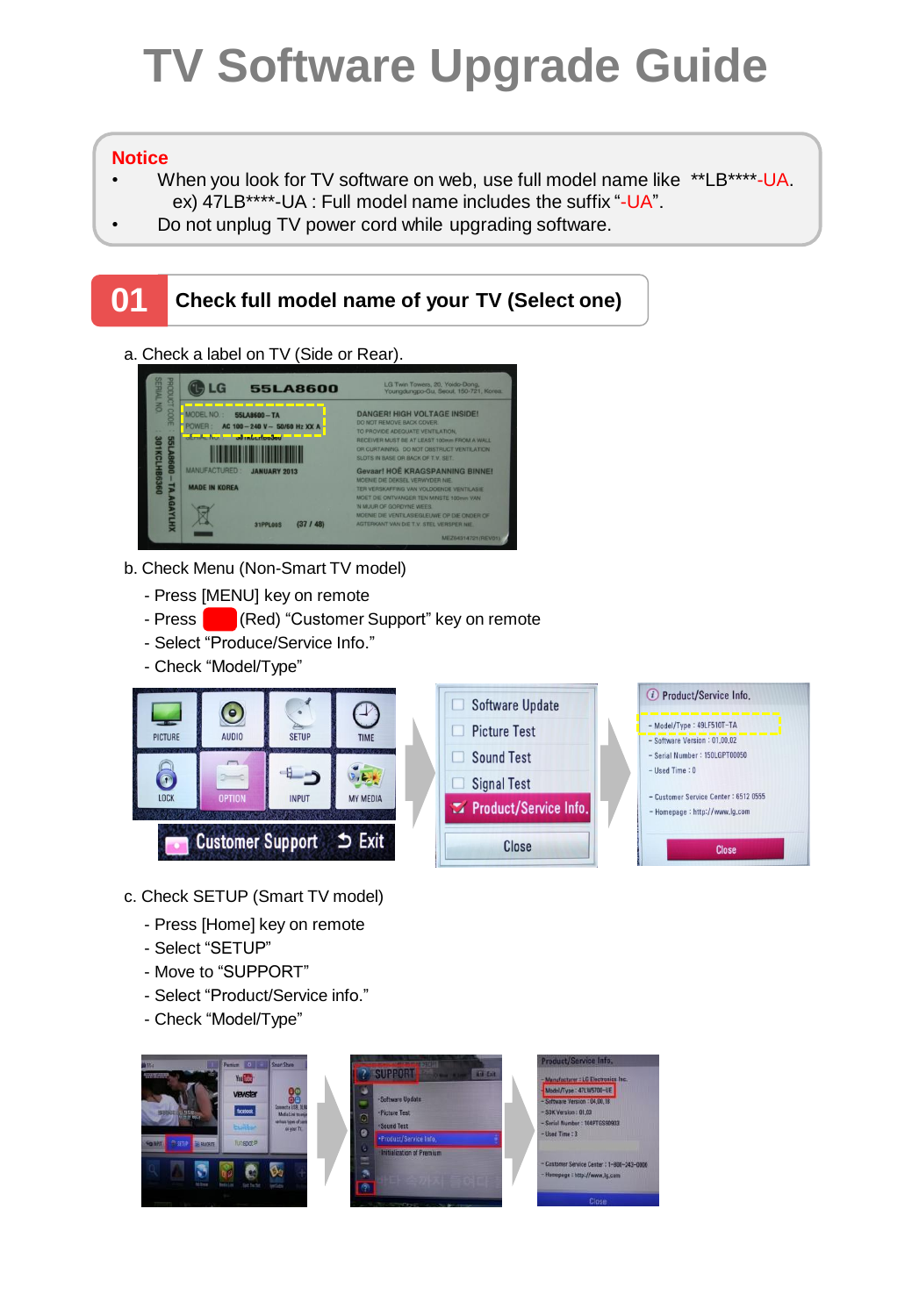## **02 Download software**

- a. Select your country on [www.lg.com](http://www.lg.com/)
- b. Click "Support"
- c. Fill your model name in search bar (ex. 47LB6700)
- d. Click "Continue"
- e. Select model name



- f. Click "Software"
- g. Click "Software File(Version 00.00.00)"
- **h. Check the full model name of your TV is in [Applicable model list]**

| <b>SEARCH BY KEYWORD</b>                     |                           |  |                                     |  | <b>DOWNLOADS</b>                                                                        |                 |  |                     | Closed <b>D</b> |
|----------------------------------------------|---------------------------|--|-------------------------------------|--|-----------------------------------------------------------------------------------------|-----------------|--|---------------------|-----------------|
| Start here if you know model number 47LB6300 |                           |  | SEARCH                              |  | <b>MANUALS &amp; DOCUMENTS</b>                                                          | SOFTWARE UPDATE |  |                     |                 |
| <b>SEARCH BY COMPONENT</b>                   |                           |  |                                     |  | Software Upgrades include Device Drivers and Firmware Updates only for specific Models. |                 |  |                     |                 |
| STEP 1. CATEGORY GROUP                       | <b>HOME ENTERTAINMENT</b> |  |                                     |  | Operating Systems   All Available<br>$\cdot$                                            |                 |  |                     |                 |
| STEP 2. CATEGORY                             | $\n  TVS\n$               |  |                                     |  |                                                                                         |                 |  |                     |                 |
| STEP 3. SUB CATEGORY                         | <b>IPS LED TVS</b>        |  | 0000                                |  | - SOFTWARE FILE(VERSION V04.41.30)                                                      |                 |  |                     |                 |
| * STEP 4. MODEL NUMBER                       | 47LB6300                  |  |                                     |  |                                                                                         |                 |  |                     |                 |
|                                              |                           |  |                                     |  | <b>Filename</b>                                                                         |                 |  | <b>Release Date</b> | <b>Size</b>     |
| 42LB6300                                     |                           |  |                                     |  | Software File(Version V04.41.30).zip                                                    |                 |  | 02/13/2015          | 659,503K        |
| 47LB6300                                     |                           |  | 47LB6300                            |  | Software Upgrade Guide(English).pdf                                                     |                 |  | 02/13/2015          | 671K            |
| 47LB6350                                     |                           |  | 47 Inch 1080p Smart w/ webOS LED TV |  | • [Operating System(s)]<br><b>LG Firm</b>                                               |                 |  |                     |                 |
|                                              |                           |  |                                     |  |                                                                                         |                 |  |                     | ▶ View More     |

- i. Click "Download this File" to save in your PC.
- j. Unzip the file.
- k. Insert USB memory drive into USB port on PC.